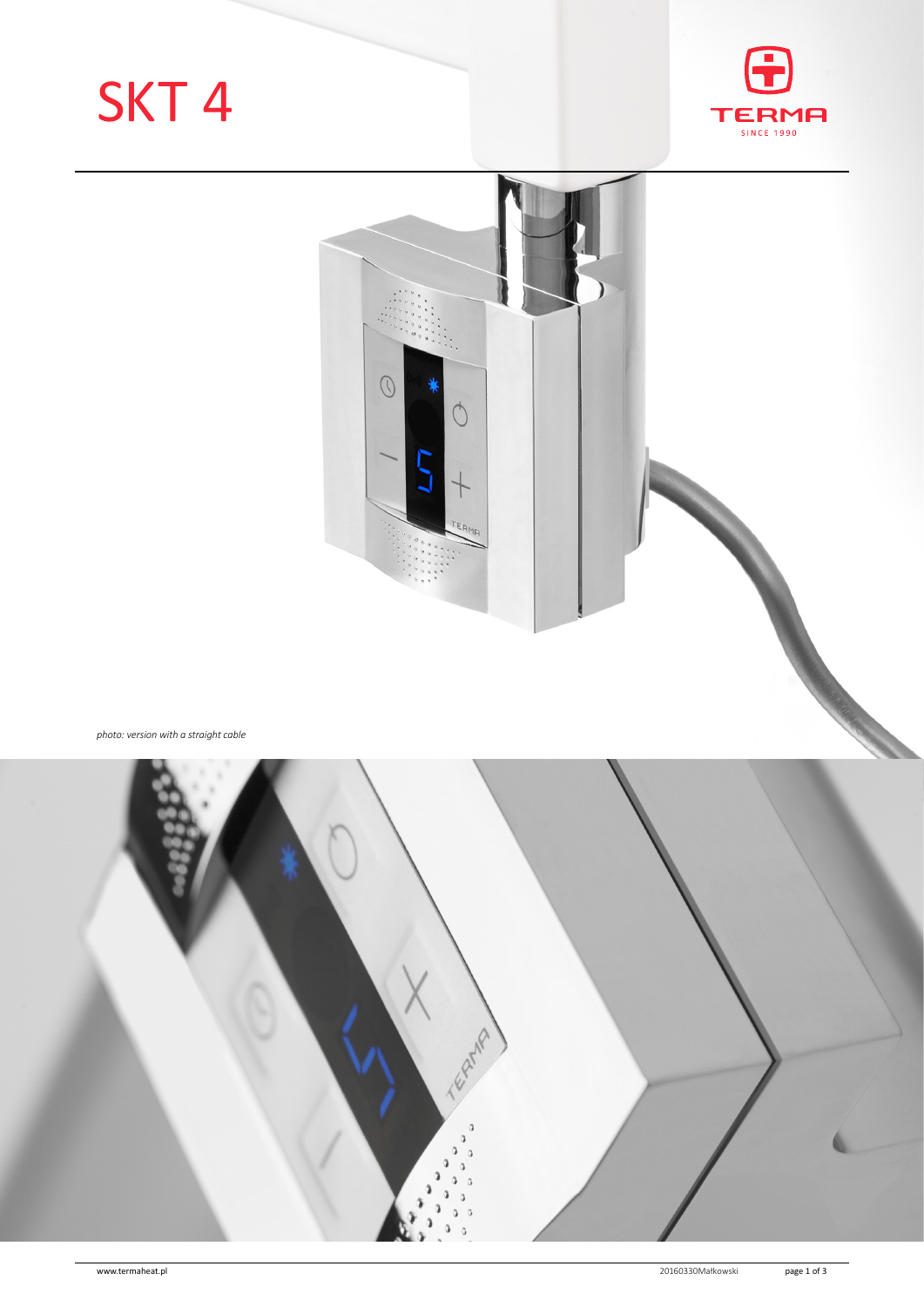# SKT 4



design: *Przemysław Jan Majchrzak*

## Functionality:

#### Functionality

The heating element offers nine-step room temperature control. The device displays the currently set temperature level (1 to 9) corresponding with ambient temperature ranging from 20 °C to 28 °C. The SKT 4 also indicates the status of the heating cycle or standby state. The SKT 4 is equipped with an actual heating time counter for energy consumption calculations. The device operates with a self-regulating PTC heating element. The heating element features the Terma-Split System allowing the disconnection of the heating part (Terma Split) from the controller head.

#### Timer

The enhanced Timer automatically turns off the heater after 1, 2, 3 or 4 hours.

## Specifications:

### Remote Control

The heater is capable of wireless IR communication with an external wall controller, which enhances the use of the heating element with additional features

#### Fil Pilote

The SKT 4 controller head is equipped with a Fil Pilote interface (6-command).

#### Intelligent Home Systems

In the event of a power failure the heating device remembers the most recent settings used, which makes it suitable for connection to external timers or intelligent home systems.

### Safety

The heating element offers frost protection (ANTIFREEZE). The heating element displays warning indicators in the case of malfunction. The self-regulating PTC heating element provides protection in case of accidental dry running.

#### Design

Blue, easy-to-read single digit LED display.

#### Colour

Available colours: white, silver, chrome and black. The heating element is also offered in any RAL colour and Terma special colours (including brass and gold), subject to a minimum order of 100 pcs per colour.

| Power supply: 230 V / 50 Hz       |  |
|-----------------------------------|--|
| Heating element: Terma Split 2    |  |
| Device protection class: Class II |  |
| Radiator connection: G 1/2"       |  |
| Ingress protection [IP]: IPx5     |  |

## Configurations table:

|                                | Packaging<br>code            |  |
|--------------------------------|------------------------------|--|
| Example of product code: WESK4 |                              |  |
|                                | Cc<br>pli<br>Model  <br>code |  |

| Packaging<br>code | Colour or<br>finish code |  |
|-------------------|--------------------------|--|
|                   |                          |  |
| <b>ESK4 KSMAF</b> |                          |  |
| Þ<br>plua códe    | Cable type and           |  |

*Example of product code: WE SK4 K SMA F* Code elements highlighted in colour

#### **SKT 4**

|              | Model | Power<br>[W]        | Packaging | Colour            | Cable Type                                             |
|--------------|-------|---------------------|-----------|-------------------|--------------------------------------------------------|
| WE SK4 SKT 4 |       | $-$ controller only | K Box     | 916 White         | W Straight cable with plug                             |
|              |       |                     |           | SMA Silver        | $F$ Straight cable without plug; Fil Pilote connection |
|              |       |                     |           | <b>CRO</b> Chrome |                                                        |
|              |       |                     | 905 Black |                   |                                                        |

#### **TS2— Heating element (class II)**

| Model                     | Power<br>[W] | Packaging | Colour   | Split connector            |  |
|---------------------------|--------------|-----------|----------|----------------------------|--|
| <b>WE</b> TS2 Terma Split | 01 100       | $K$ Box   | $-- n/a$ | E Class II split connector |  |
|                           | 02 200       |           |          |                            |  |
|                           | 03 300       |           |          |                            |  |
|                           | 04 400       |           |          |                            |  |
|                           | 05 500       |           |          |                            |  |
|                           | 06 600       |           |          |                            |  |
|                           | 08 800       |           |          |                            |  |
|                           | 10 1000      |           |          |                            |  |